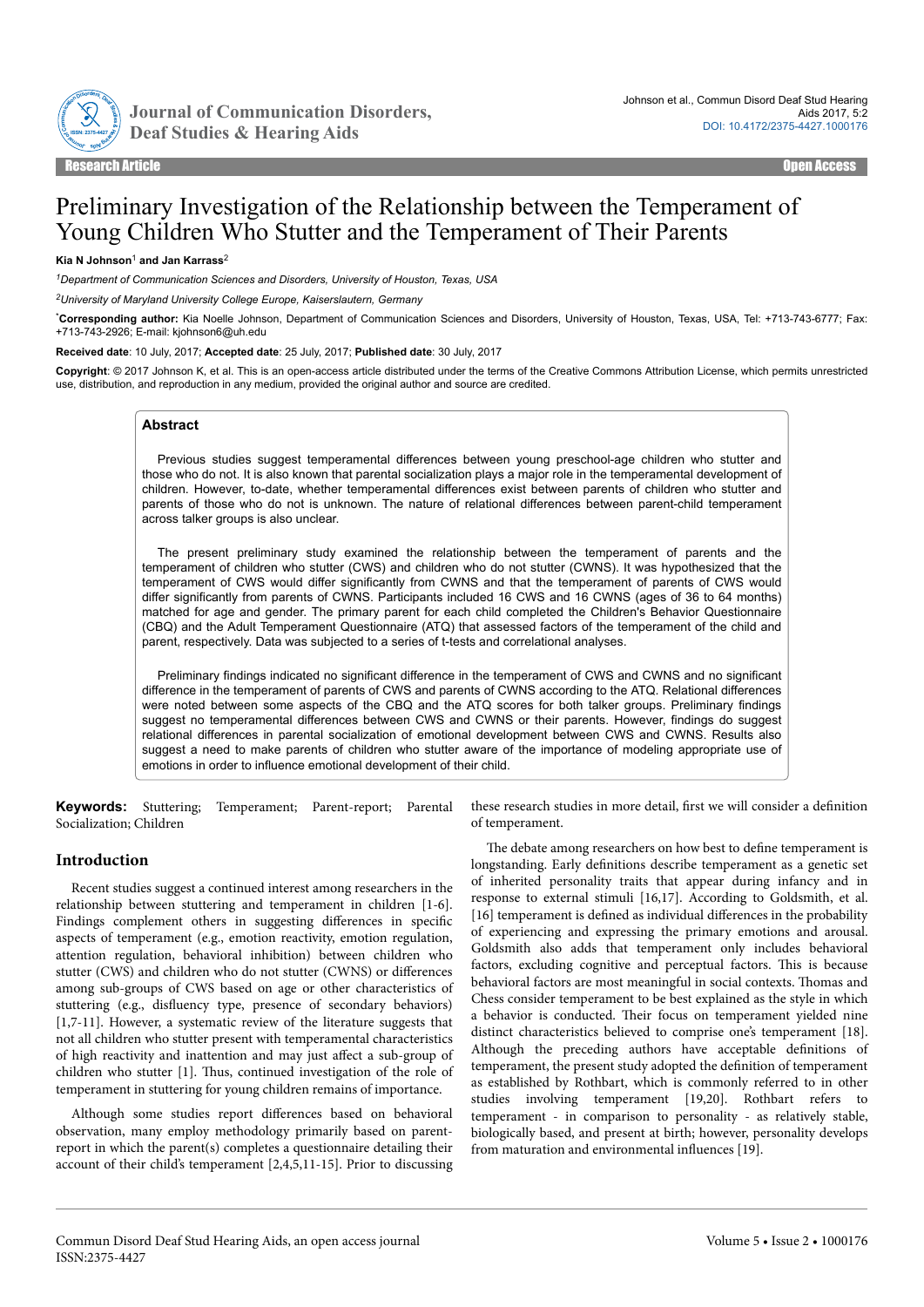With further consideration of describing temperament, there are aspects of temperament considered as contributing factors in theories explaining the development and/or maintenance of stuttering with young children [11]. Нerefore, continued interest in investigating the role of temperament in childhood stuttering is ongoing. In most studies, temperament is based on parent-report methodology. For an early example, Lewis and Goldberg examined temperamental differences in children at risk for stuttering between the ages of 3 and 4 years of age using the Parent Childhood Temperament Questionnaire for 3-7 year olds, a parent report questionnaire [15]. Нis questionnaire developed by Нomas and Chess examines a child's temperament along nine dimensions of temperament based on their nine-dimensional temperament model [18]. For Lewis and Goldberg [15], when four dimensions of temperament (mood, adaptability, rhythmicity, and activity level) were analyzed together as a single variable, finding suggested a significant difference between the at-risk group and the control group. However, when the nature of the differences were examined for each variable, findings identified the children at-risk for stuttering as having less temperamental difficulty and being best fit as an 'easy child'.

In another parent-report study using the Behavior Style Questionnaire (BSQ), the temperament of children who stutter and children who do not stutter between the ages of 3 and 5 years was examined. The BSQ examines the temperament of children ages 3-7 years across nine dimensions of temperament based on parent-report [21,22]. The children who stutter were reported to be less adaptable to new situations and less distractible than their CWNS peers [8].

Karrass et al. also employed the BSQ to investigate temperamental differences in young CWS and CWNS ages 3-5 years of age in comparison to their typically fluent peers [11]. Нis study found that parents of CWS reported their children to have higher emotional reactivity and less emotional regulation in comparison to parentreports of CWNS. Children who stutter were reported to be less adept at changing the focus of their attention than their nonstuttering peers.

Similar to the purpose of the BSQ, the Child Behavior Questionnaire (CBQ), also a parent-report questionnaire, has also been used to investigate temperament in young children who stutter [23]. For example, Eggers, De Nil, and Van den Bergh examined the temperament of two disordered groups (CWS and voice-disordered children) and a third typically developing group between the ages of 3 and 8 years using the Dutch version of the CBQ [24]. Findings indicated differences in mean scores, but similar underlying temperamental structures for all three groups. Eggers et al. continued their investigation of temperament and stuttering by a comparison of the temperament of 3-8 year old CWS and CWNS only [20]. Findings indicated lower scores in Inhibitory Control and Attentional Shifting, but higher scores in Anger/Frustration, Approach, and Motor Activation regardless of treatment or stuttering severity.

To summarize, there are empirical studies reporting temperamental differences between children who stutter and children who do not. However, the root of these differences remains unknown. Based on the implications of the previously discussed studies, temperamental differences could lead to difficulties with achieving speech fluency which may be due, in part, to an apparent influence of emotional reactivity and regulation on different areas of child development, including communication [11,25].

However, while the previously discussed findings are generally consistent in suggesting that the temperament of CWS is noticeably different from CWNS, it is necessary to mention that others, similar to Lewis and Goldberg, have proposed just the opposite [15]. Specifically, Kefalianos, Onslow, Okoumunne, Block, and Reilly examined the temperament in a slightly younger age group (2-4 years of age) of nearly 200 children who stutter and over 1200 children who did not stutter using two parent-report temperament questionnaires [26]. Their findings indicated no between group differences in temperament and suggested that perhaps differences in temperament are manifested after the onset of stuttering. Kefalianos, et al. have continued investigation of temperament in young children with recent findings suggesting no association with stuttering severity and temperament in young children as well as stuttering behaviors and temperament [1].

There is sound evidence indicating that temperament is an inherited trait, which would suggest that parents – regardless of stuttering – would have similar temperaments to their child's temperament [12]. For example, a study of twins indicated both genetic and environmental influences on the temperaments of toddlers and preschool-aged children [16]. Нere is also research to support the notion that parents' socialization can affect aspects of temperament related to emotional expression in children [12]. Specifically, it is suggested that children learn to regulate and express emotions during social situations based on how their parents act and react. [12]. A recent report by Miller, Dunsmore, and Smith examined the association between parental socialization of emotions to effortful control in children between the ages of 18 months and 5 years [27]. Findings suggested a connection between parental socialization and aspects of effortful control.

Based on these findings, differences in parental socialization of CWS and CWNS could account for temperamental differences often reported in preschool-age CWS and CWNS. It could be the case that differing temperaments between CWS and CWNS result from inherited temperamental differences between parents of CWS and CWNS. It is also possible that temperamental differences between CWS and CWNS could be the result of influential talker-group differences in socialization between the parent and child. To the author's knowledge, to date, no study has considered the role of the parent's temperament and socialization and their impact on the temperament of CWS and CWNS.

To examine the temperament of adults, Rothbart and colleagues also created the Adult Temperament Questionnaire (ATQ; Evans & Rothbart, 2007) which is a self-report assessment with several similar factor scales and subconstructs similar to the CBQ. Although the CBQ has been studied more often, the ATQ has been utilized in reputable investigations of temperament in adults [28-30].

# **Purpose and Hypothesis**

Assuming, based on previous findings [8,11,20], that temperamental differences do exist between preschool-age CWS and CWNS, the present preliminary study examines differences in the temperament of parents of children who stutter and parents of children who do not stutter. The present study also examines the relational difference between the temperament of parents to children across both talker groups (i.e., children who stutter and children who do not stutter). This, however, in no way suggests that parents cause stuttering in their children, but simply speculates that parental socialization may play a noticeable role in the reported temperamental differences between CWS and CWNS. If this is the case, one could speculate that differences in temperamental factors related to reactivity and

## Page 2 of 8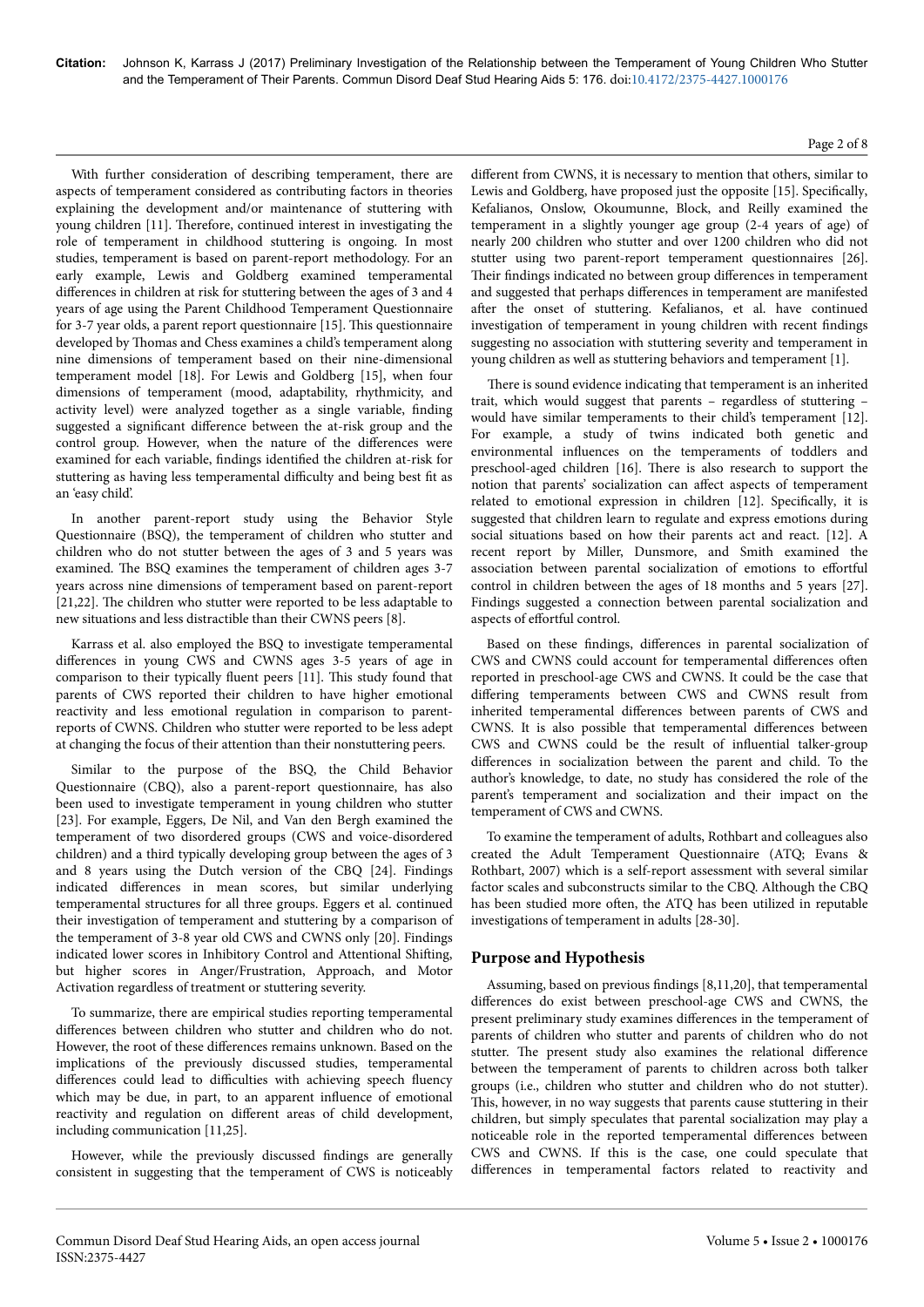regulation for CWS are also present for parents of CWS, when compared to parents of CWNS. It could also be the case that the relationship between the temperament of CWS and their parents differs significantly in comparison to CWNS and their parents. Thus, the purpose of this preliminary investigation was three-fold: (1) to determine if CWS's temperament differs from CWNS's temperament;  $(2)$  to examine whether temperamental differences are present between parents of CWS (pCWS) and parents of CWNS (pCWNS); and (3) to examine the relationship between the temperament of CWS and their parents in comparison to the relationship between the temperament of CWNS and their parents.

It was hypothesized that (1) the temperament of CWS would differ significantly from CWNS and (2) the temperament of parents of CWS  $(pCWS)$  would differ significantly from parents of CWNS ( $pCWNS$ ). Moreover, an exploration of the relationship between the temperament of CWS and pCWS and that of CWNS and pCWNS was explored.

# **Methods**

## **Participants**

Child participants consisted of 16 preschool-age CWS and 16 preschool-age CWNS, all of whom were native speakers of American English. All participants were involved in a series of empirical studies through the James Madison University Stuttering Research Laboratory. Each child participant's race was ascertained by parental report. All CWS participants were Caucasian. Of the CWNS group, 12 participants were Caucasian, 1 was African American, and 3 were Biracial.

Participants were between the ages of 36-64 months: CWS, M=46.81 months, SD=9.45; CWNS, M=47.25 months, SD=9.16. There was no statistically significant group difference in chronological age, t  $(30)=0.13$ ,  $p=0.90$ . Both talker groups consisted of 11 boys and 5 girls.

Parents consisted of one monolingual, English speaking adult per each CWS and CWNS. All parents completing the surveys were female and self-selected as the primary parent. Нe primary parent was defined at the beginning of the questionnaire by instructing the parent(s) to have the primary parent of each participant complete both surveys. Нe primary parent was defined as the parent spending the majority of the week with the child.

All participants were recruited from the local community and were compensated for their participation. None of the 32 children had previously received or was currently receiving formal/structured intervention for stuttering or any other communication disorder. Additionally, participants had no known hearing, neurological, developmental, academic, intellectual, or emotional concerns, as reported by the parent/guardian. Нe protocol for this study was approved by the Institutional Review Board of James Madison University (Harrisonburg, Virginia). A parent or guardian of each participant signed an informed consent and each child assented.

# **Excluded participants**

From an initial group of 58 CWNS, 1 was excluded due to scoring below the 16th percentile on a speech-language assessment and 1 was excluded for failing the hearing screenings, and, therefore, they did not meet the inclusion criteria for this study. Of the remaining 56 CWNS, 2 were excluded because of incomplete questionnaire data and 40 were excluded because there were no CWS to match them to. From the initial group of 18 CWS, 1 was excluded due to having a chronological age >3 standard deviations above the mean for the talker group, and 1 was excluded for failing the hearing screenings. Finally, 3 participants were excluded because they did not meet the fluency classifications for CWS or CWNS.

## **Classification**

# **CWS**

Talker group classification for the purposes of this study was determined using criteria outlined in Johnson, Walden, Conture and Karrass [31] and used by others [4,32]. A child was considered a CWS if he or she (a) exhibited three or more stuttering-like disfluencies (SLD; i.e., sound/syllable repetitions, whole-word repetitions, audible or inaudible sound prolongations) per 100 words of conversational speech based on a 300-word sample [33-35] and (b) received a total score of 11 or above (an SSI-4 score of 11 or above is the severity equivalent of at least "mild" for preschool children) on the Stuttering Severity Instrument-4 (SSI-4) [36]; CWS had a mean score of 17.06,  $SD=4.09$ ).

# **CWNS**

A child was considered CWNS if he or she (a) exhibited two or fewer SLD per 100 words of conversational speech (based on a 300 word sample) and (b) received a total score of 8 or below (an SSI-4 score of 0-8 is the severity equivalent of "very mild" for preschool children) on the SSI-4 (CWNS had a mean score of 4.25, SD=3.42).

# **Standardized Speech-Language Tests and Hearing Screening**

To participate in the present study, each participant scored at the 16th percentile or greater (approximately 1 SD below the mean) on the (a) Sounds in Words subtest of the Goldman Fristoe Test of Articulation (2nd ed) [37]; (b) Peabody Picture Vocabulary Test (3rd ed; PPVT-III A or B) [38]; (c) Expressive Vocabulary Test (EVT) [39]; (d) Test of Early Language Development – Version 3 (TELD-3) [40]. These four standardized assessment tools measure articulation abilities, receptive and expressive vocabulary, as well as receptive and expressive language skills, respectively. Нe 1 SD criterion was employed, given its common use in identifying children with clinically significant language impairment [41]. Additionally, each participant – with the exception of 1 CWNS – passed a bilateral pure-tone hearing screening [42]. Нis 1 CWNS did not respond to 4000 Hz in one ear, but, was not excluded from the study since he responded to all other frequencies bilaterally, presented with a normal tympanometric screening bilaterally (Type A), and met the standardized speech-language assessment criteria for the study. Нese measures were administered to each child during a visit to the Stuttering Research Laboratory.

# **Procedure**

Prior to participating in a single campus visit, the parent(s) of each participant were instructed via email to complete both questionnaires (CBQ and ATQ) via secure web link to Qualtrics. Qualtrics is online survey software used as a tool for research. The consent form for the study followed by the instructions on completing the questionnaires were provided to the parent via Qualtrics immediately prior to beginning each questionnaire. At that time, the definition of primary

Page 3 of 8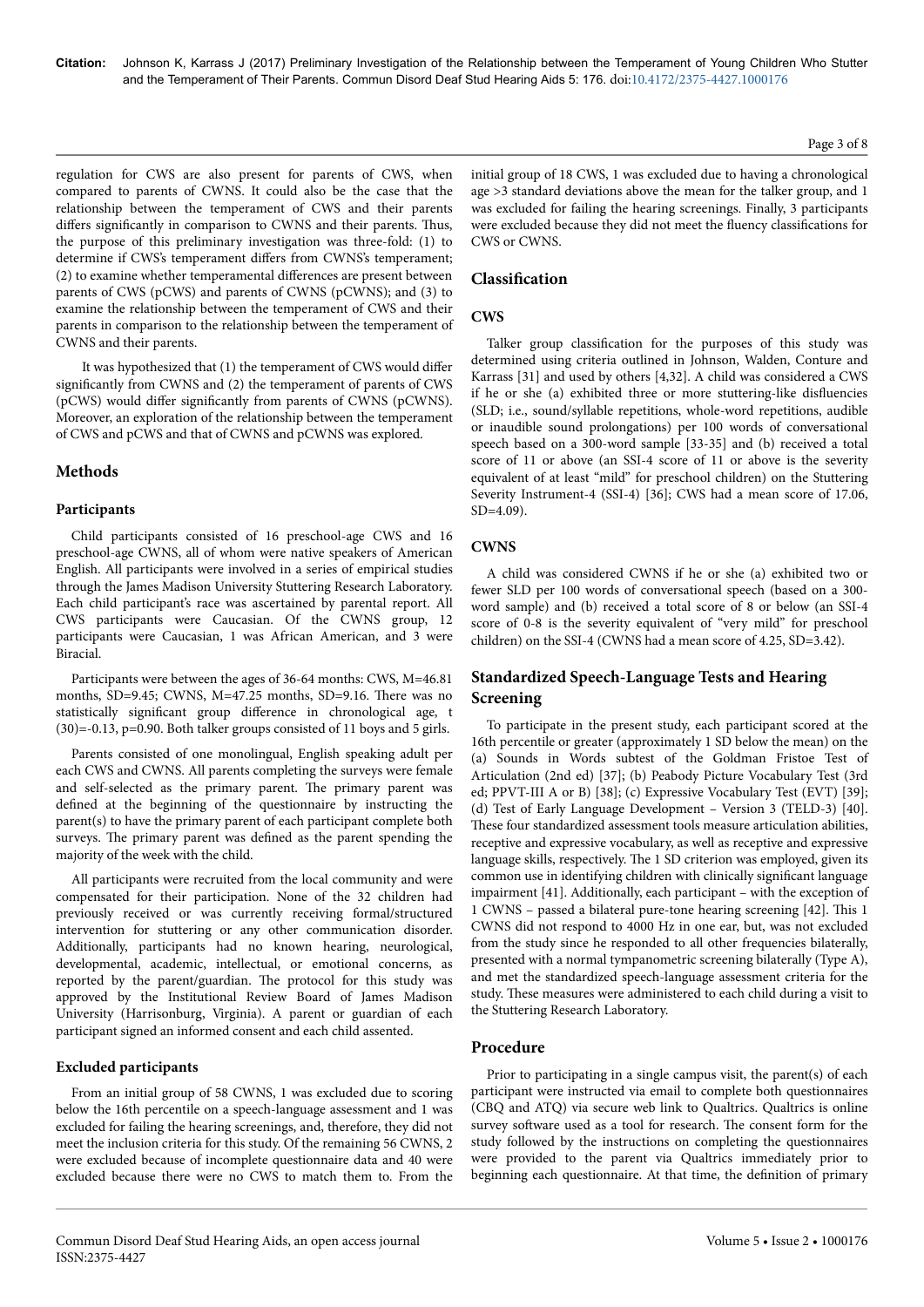Page 4 of 8

parent was provided. As previously stated, the primary parent was "the parent spending the majority of the week with the child".

## The Children's behavior questionnaire (CBQ)

The CBQ is a parent report measure that assesses temperament in children ages three to seven years old. Parents complete the questionnaire by deciding how true or untrue a statement about their child is based on a seven point scale (1=extremely untrue of your child, 2=quite untrue of your child, 3=slightly untrue of your child, 4=neither true nor false of your child, 5=slightly true of your child, 6=quite true of your child, and 7=extremely true of your child). Нe CBQ has 195 items that assess fifteen dimensions of temperament which are then grouped into three factor scales: Negative Affect, Surgency, and Effortful Control. Cronbach's Alphas for the fifteen dimensions ranged from 0.72 to 0.96 in the present sample, indicating adequate to excellent reliability of measurement.

## The adult temperament questionnaire (ATQ)

The ATQ is a self-report measure of temperament that has 177 items. Like the CBQ, the ATQ assesses both general constructs (factor scales) as well as smaller subconstructs (scales). Нe adult (the parent, in this study's case) answers questions about his or her own behavior based on the same seven-point scale that the CBQ uses, ranging from extremely untrue to extremely true. Нe ATQ's dimensions group into four factors: Negative Affect, Extravesion, Effortful Control, and Orienting Sensitivity. Reliability of the ATQ dimensions in the present study ranged from  $\alpha$ =0.75 to  $\alpha$ =0.94.

# **Data Analysis**

For the present study, several data analyses were completed. For the first hypothesis, t-tests investigated temperamental differences with talker group as the independent variable (CWS or CWNS) and CBQ factor scales (Surgency, Negative Affectivity, and Effortful Control) as the dependent variables. Нe second hypothesis was assessed similarly

by using a t-test, with parents separated by their child's talker group served as the independent variable (pCWS or pCWNS) and ATQ factor scales (Negative Affect, Surgency, Effortful Control, and Orienting Sensitivity) serving as the dependent variables. Finally, the third exploration was investigated by calculating correlation coefficients between CWS and CWNS as well as pCWS and pCWNS dimensions of temperament.

# **Results**

## **Descriptive Measures**

Stuttering/speech disfluencies: As expected, there were statistically significant differences between the CWS and the CWNS in total disfluencies, stuttering-like disfluencies, and the SLD/TD ratio. Moreover, the variance in these three measures was unequal. Means, standard deviations, t-values, degrees of freedom, and p-values are presented in Table 1. As expected, CWS displayed more total disfluencies, more stuttering-like disfluencies, and a higher ratio of SLDs to TDs than CWNS. Moreover, CWS scored higher on the SSI than CWNS.

Speech and language abilities: Based on participation selection criteria described above, all 32 participants in this study exhibited scores at or above the 16th percentile (less than 1 S.D. below the mean on the following standardized speech tests: PPVT-2, EVT-2, TELD-3, and GFTA-2). Independent samples t-tests revealed no significant between-group differences on any of the four measures (Table 1).

# **Experimental Measures**

To measure differences within the Child Behavior Questionnaire (CBQ), three independent samples t-tests were conducted with talker group as the independent variable and the temperament factors as the dependent variables. No statistically significant group differences were found in Negative Affect, Surgency, or Effortful Control (Table 1).

|                         | <b>CWS</b>     | <b>CWNS</b>    | $t$ (df)       | p           |      |
|-------------------------|----------------|----------------|----------------|-------------|------|
|                         | M(SD)          | M(SD)          |                |             |      |
| Speech-language tests   |                |                |                |             |      |
| PPVT-III                | 116.81 (11.05) | 115.44 (12.59) | 0.33(30)       | 0.75        |      |
| <b>EVT</b>              | 117.69 (11.34) | 116.81 (12.86) | 0.20(30)       | 0.84        |      |
| TELD-3                  |                |                |                |             |      |
|                         | Expressive     | 106.75 (11.87) | 109.81 (11.87) | $-0.73(30)$ | 0.47 |
|                         | Receptive      | 116.56 (15.25) | 119.44 (9.17)  | $-0.65(30)$ | 0.52 |
| GFTA-2                  | 109.06 (8.78)  | 107.94 (10.42) | 0.33(30)       | 0.74        |      |
| <b>Fluency Measures</b> |                |                |                |             |      |
| % SLD                   | 7.8% (5.0%)    | 1.0% (1.0%)    | 5.37(15.9)     | 0.001       |      |
| $%$ TD                  | 11.4% (5.3%)   | 4.1% (2.5%)    | 5.06(21.4)     | 0.001       |      |
| SLD/TD Ratio            | 65.7% (13.4%)  | 28.8% (28.5%)  | 4.70 (21.3)    | 0.001       |      |
| SSI                     | 17.06 (4.09)   | 4.25(3.42)     | 9.62(30)       | 0.001       |      |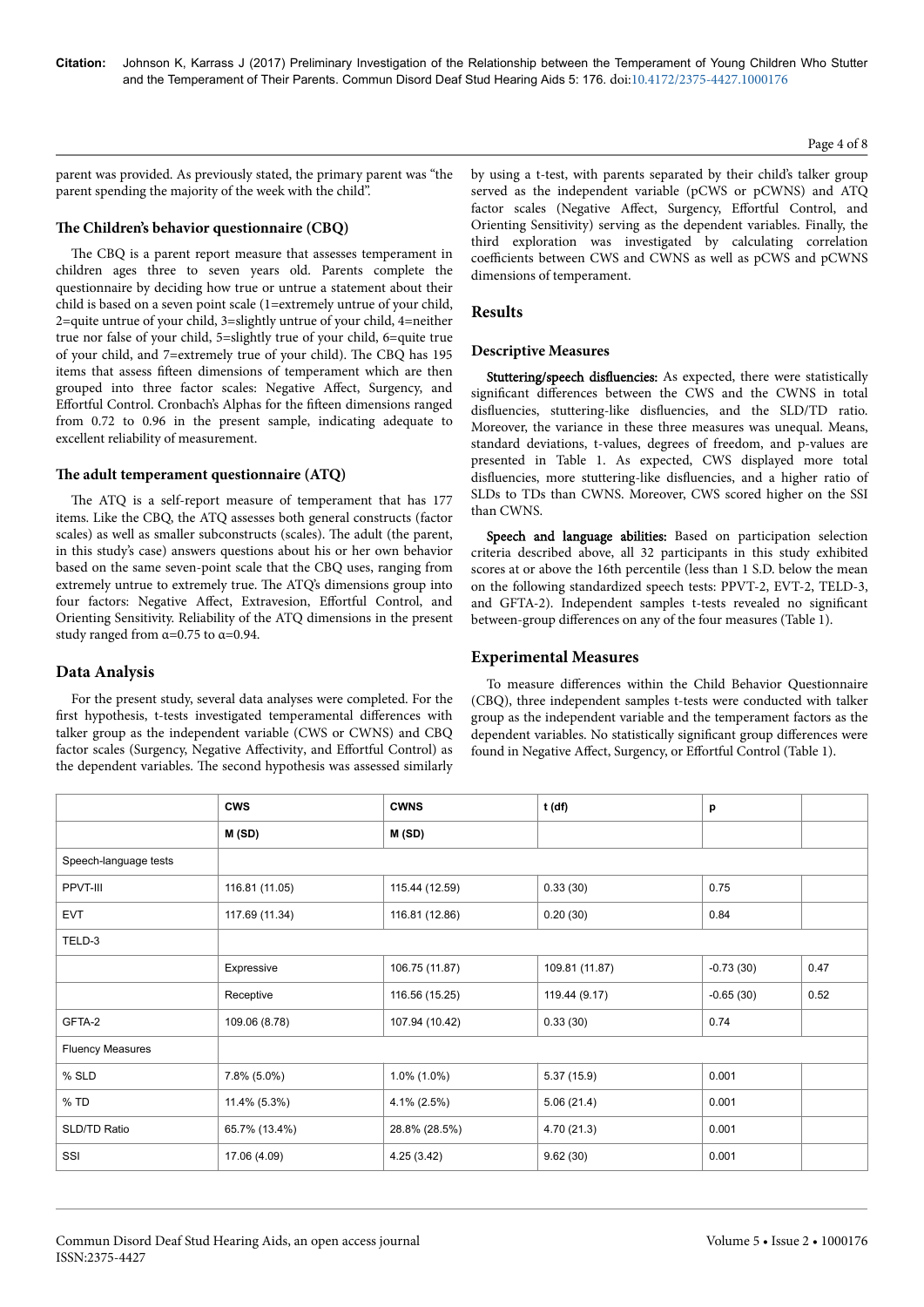**Citation:** Johnson K, Karrass J (2017) Preliminary Investigation of the Relationship between the Temperament of Young Children Who Stutter and the Temperament of Their Parents. Commun Disord Deaf Stud Hearing Aids 5: 176. doi:10.4172/2375-4427.1000176

| <b>Temperament Factors</b>          |             |             |             |      |  |
|-------------------------------------|-------------|-------------|-------------|------|--|
| <b>Child Surgency</b>               | 4.67(0.54)  | 4.78(0.49)  | $-0.61(30)$ | 0.55 |  |
| <b>Child Negative Affect</b>        | 4.35(0.34)  | 4.23(0.58)  | 0.70(30)    | 0.49 |  |
| Child Effortful Control             | 5.19(0.46)  | 5.11(0.37)  | 0.52(30)    | 0.61 |  |
| <b>Parent Negative Affect</b>       | 4.32(0.59)  | 4.01(0.61)  | 1.48(30)    | 0.15 |  |
| Parent Effortful Control            | 4.54(0.71)  | 4.50 (0.69) | 0.20(30)    | 0.85 |  |
| <b>Parent Orienting Sensitivity</b> | 4.95(0.57)  | 4.61(0.68)  | 1.53(30)    | 0.14 |  |
| Parent Extraversion                 | 4.49 (0.72) | 4.75 (0.76) | $-1.00(30)$ | 0.33 |  |

Table 1: Means and standard deviations by talker group (CWS and CWNS) for speech-language tests, disfluency measures, and child and parent temperament factors.

To measure differences within the Adult Temperament Questionnaire (ATQ), four independent samples t-tests were conducted to test for talker-group differences on the four adult temperament factors: Negative Affect, Extraversion, Effortful Control, and Orienting Sensitivity. As with the CBQ factors, no statistically significant group difference were found (Table 2).

|                              | Child    |                        |                          |  |
|------------------------------|----------|------------------------|--------------------------|--|
|                              | Surgency | <b>Negative Affect</b> | <b>Effortful Control</b> |  |
|                              |          |                        |                          |  |
| <b>CWS</b>                   |          |                        |                          |  |
| Parent                       |          |                        |                          |  |
| Negative Affect              | 0.3      | 0.39                   | $-0.34$                  |  |
| <b>Effortful Control</b>     | $-0.35$  | $-0.29$                | $0.60*$                  |  |
| <b>Orienting Sensitivity</b> | 0.23     | 0.03                   | 0.19                     |  |
| Extraversion                 | 0.23     | 0.14                   | 0.37                     |  |
|                              |          |                        |                          |  |
| <b>CWNS</b>                  |          |                        |                          |  |
| Parent                       |          |                        |                          |  |
| Negative Affect              | 0.41     | 0                      | 0.35                     |  |
| <b>Effortful Control</b>     | $-0.09$  | $-0.19$                | $-0.25$                  |  |
| <b>Orienting Sensitivity</b> | 0.39     | 0.36                   | $0.56*$                  |  |
| Extraversion                 | $-0.4$   | 0                      | 0.22                     |  |
| $*=p<0.05$                   |          |                        |                          |  |

Table 2: Correlations between CBQ and ATQ factor scores for CWS/ pCWS and CWNS/pCWNS separately.

To examine the relationship between the temperament of CWS and their parents, Pearson's correlations were used to determine the strength of the relationship between the temperament of CWS and the temperament of their parent (pCWS). Correlations were calculated based on the CBQ and ATQ big factors for CWS and pCWS,

ISSN:2375-4427

respectively. In considering the relationship between CBQ scores of CWS and ATQ scores of pCWS, results indicated a significant positive correlation between the Effortful Control factor from the CBQ and the Effortful Control factor from the ATQ,  $r=0.60$ ,  $p=0.02$  (Figure 1). No other CBQ factors correlated significantly with other factors of the ATQ with non-significant p-values ranging from 0.14 to 0.91.

Page 5 of 8





To examine the relationship between the temperament of CWNS and their parents, as with CWS, Pearson's correlation was used to determine the strength of the relationship between CWNS and their parent (pCWNS). Correlations were calculated based on the CBQ and ATQ big factors for CWNS and pCWNS, respectively. In considering the relationship between CBQ scores of CWNS and ATQ scores of pCWNS, Effortful control from the CBQ correlated positively with Orienting Sensitivity from the ATQ, r=0.56, p=0.03 (Figure 2). No other factors were statistically significant with p-values ranging from 0.12 to 0.99.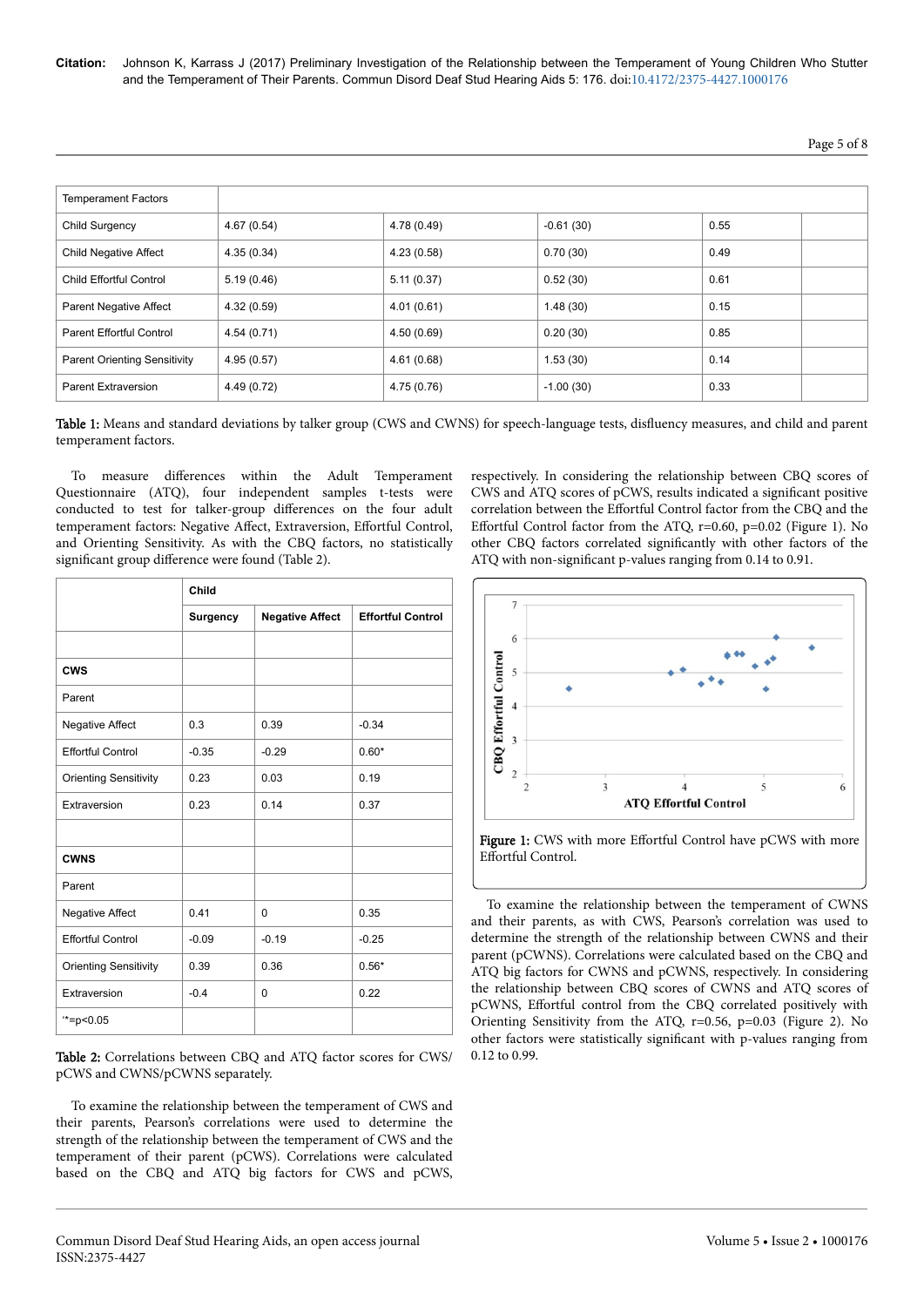



# **Discussion**

This preliminary study resulted in three main findings. First, in response to the first hypothesis, there were no statistically significant differences between CBQ scores of CWS and CWNS. Secondly, in response to the next hypothesis, there were no differences between CBQ scores of pCWS and pCWNS. Lastly, in response to the third hypothesis, present findings indicate that the relationship between the temperament of CWNS and their parents is indeed different from the relationship between the temperament of CWS and their parents. Нe discussion of each finding is below.

Based on the present findings, there were no differences in the temperament of CWS and CWNS. Perhaps the lack of temperamental differences reported in the present study is because there are no actual temperamental differences in the population of CWS and CWNS. However, this interpretation is unlikely given the strong support of previous studies that have reported temperamental differences based on larger sample sizes with similar questionnaire data [8,11,15,20]. Furthermore, studies based on behavioral data contradict findings from the present study by also suggesting temperamental differences between CWS and CWNS [13,31].

Another possible explanation for the lack of differences in temperament scores for CWS and CWNS could be parental bias with parent-report questionnaire data. Previous studies have indicated an issue with parent-report questionnaire indicating that parents project their biased opinion of their child's behavior rather than reporting facts [22]. However, contradicting studies suggest just the opposite that parents do no project their own feelings onto the questionnaire when filling it out [43].

Perhaps a lack of group of differences for CWS and CWNS could be due to the present findings being based on a smaller sample size. Although, one study with a larger sample size (N=116) indicated significant differences in temperament in CWS and CWNS [20], the present study with a considerably smaller sample size (N=28) showed no difference between talker groups. On the other hand, perhaps considering their own temperaments close in time to their children's temperament affected how the parents rated their children. This issue will be discussed further in the Caveats section.

Based on the questionnaire data, there is no difference in the temperaments of pCWS and pCWNS. As with CWS and CWNS, one possible explanation is that there is in fact no difference in the temperament of parents of CWS and parents of CWNS. Нis explanation would suggest that temperamental differences in CWS and CWNS reported in other empirical studies [8,11,31] are not necessarily linked to a direct difference in their parents. This means that perhaps the differing temperament between talker groups lies with the child and parents' temperament does not directly affect the temperament of their children.

It is important to note that although none of the mean differences in ATQ scores reached statistical significance, the tests for differences in Parent Negative Affect and Parent Orienting Sensitivity both had tvalues  $>1.0$ , suggesting potentially meaningful differences could be found in a larger sample.

Based on the literature, children appear to develop their temperament through parental socialization. Parental coping strategies appear to have a strong effect on children's emotional responses. Results of one study in particular showed that parental distress influenced the way children responded to emotions. Нis study concluded that children tend to express emotions in more intense ways when their parents use harsh coping strategies [12].

For CWS, CBQ Effortful Control was correlated with pCWS Effortful Control from the ATQ. This finding is worthy of discussion due to the nature of the factor itself. The definition of Effortful Control is the ability to inhibit a dominant response in order to perform a subdominant response [44]. It is a combination of the following sub factors: Low Intensity Pleasure, Inhibitory Control, Attentional Focusing, and Perceptual Sensitivity. Some examples of an individual's Effortful Control are easily stopping an activity when told no or if a child has strong concentration during an activity such as coloring. It is possible that Effortful Control is either learned from parental behavior or that children have a predisposition to have influence on Effortful Control based on observation of their parents.

As previously stated, CWNS Effortful Control was positively correlated with pCWNS Orienting Sensitivity. Based on previous studies, parental socialization should have an influence on the child's temperament [12]. Although the child's temperament may not directly mimic the parent's temperament, there should be some influence or relationship, which the present study found.

## **Caveats**

As expected, there were some limitations to this study. Each limitation will be discussed below.

## **Sample size**

The sample size of this study was limited (CWS, N=16; CWNS, N=16) which could have resulted in a type II error—incorrectly accepting the null hypothesis of no between group differences when there could in fact be a difference in the population. Other studies that have reported between group differences have ranged in sample sizes from 56 CWS to 116 CWS [13,20]. The present sample did not include 31 CWNS since there were no CWS who could be matched to their data. Future studies would benefit from having a larger scale study.

### Page 6 of 8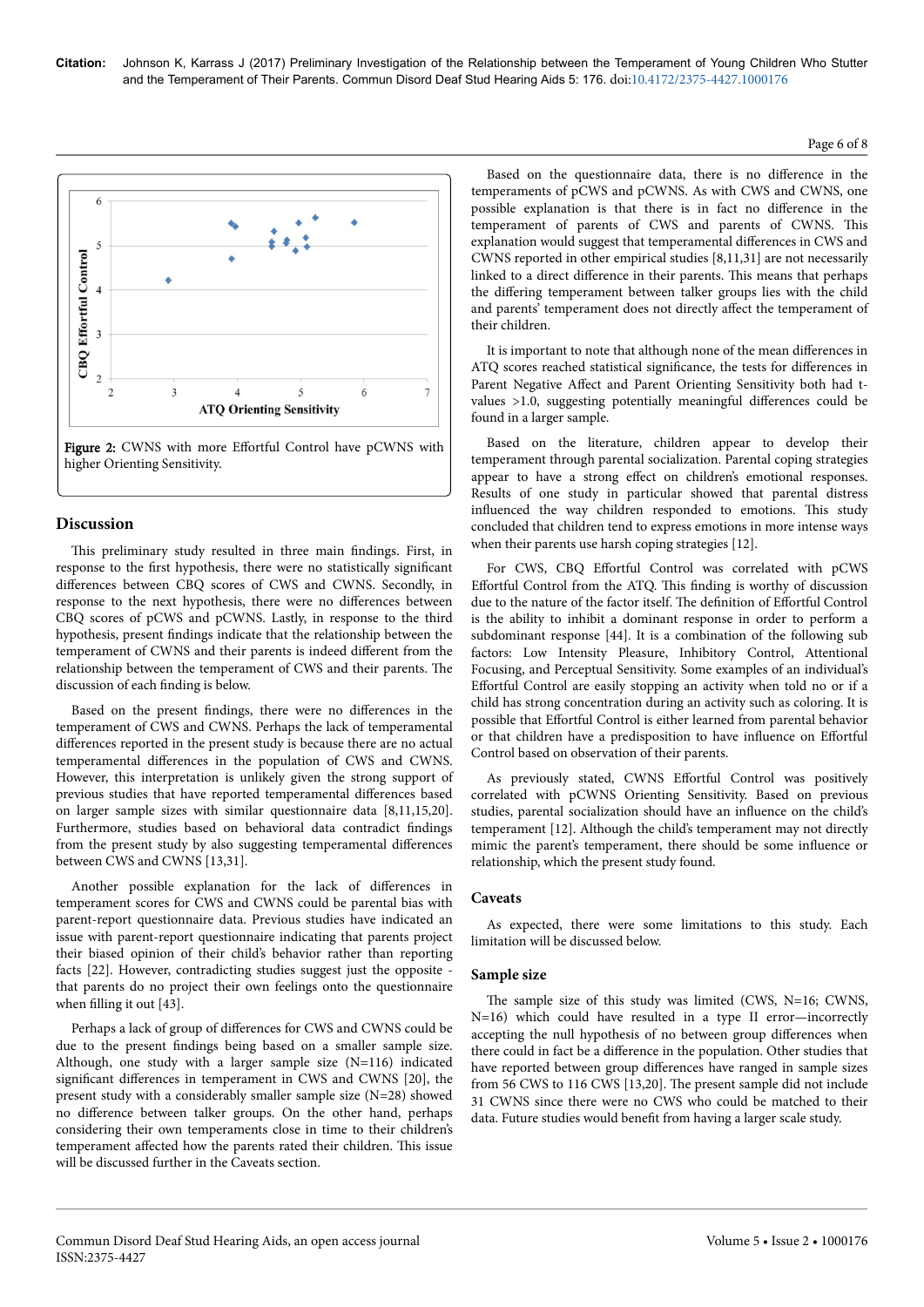**Citation:** Johnson K, Karrass J (2017) Preliminary Investigation of the Relationship between the Temperament of Young Children Who Stutter and the Temperament of Their Parents. Commun Disord Deaf Stud Hearing Aids 5: 176. doi:10.4172/2375-4427.1000176

### **Age-range of participants**

The age range of the participants spanned from 3-5 year olds. This could be considered a large age range to investigate a behavior in young children given that development occurs quickly and constantly at this age. However, the CBQ was designed and deemed reliable/valid for a larger range of preschool children ages 3-7 years than used in the present study. Similarly, other published studies investigating similar research questions have used the same age range [8,11,31] or greater [11,20,31,45] Eggers, De Nil, Van den Bergh, 2013). One explanation for this wide range is that temperament is stable over time. Also, using a range of 3-5 year olds allows for investigation of stuttering in young children closer to the onset of the behaviors and allows comparisons to be made with other similar studies.

#### **Parent report data**

As previously discussed, there have been some contradicting reports of the reliability of parent-report data. A caveat could be that this study was based on parent-report which some may conclude as biased data. However, other studies based on parent-report have suggested differences between the two groups and appear to support behavioral data [8,9,31].

Using questionnaires, particularly parent-report questionnaires, as a means of investigating one's behavior has become a popular topic of discussion in the area of temperament. The drawbacks often discussed include how much parents' temperaments and personalities influence the ratings of their children and the validity of assessments based on whether or not mothers and fathers agree when filling out questionnaires [43]. Another issue raised is the inability to assess temperamental characteristics that appear directly after infancy.

On the other hand, several benefits of collecting data through questionnaires have been reported. Two of the most important benefits of using questionnaires are the ease of obtaining information and the objectivity of the method. Studies have been completed in order to refute the thoughts that questionnaires provide invalid information. One such study investigated the possibility that parents could use ideas of their own personalities and temperaments while rating their children. No evidence was found proving that parents project their own temperament on their children while answering questions about their child's temperament [43].

## **Suggestions for Future Studies**

Given that present findings differ from previous findings, this inconsistency suggests the need for continued examination of the connection between temperament of young children who stutter and their parents. Future replication of this study should be based on a larger sample size and consider the role of gender. It may be the case that comparisons of temperament in parent-child dyads differs depending on whether or not there is a gender difference between the parent and the child.

Another suggestion for future studies is to explore ways to utilize the CBQ in clinically-based research. For example, it would be of interest to know whether the parent-report of children who stutter differs on some aspects of the CBQ pre- and post-treatment for stuttering. Although temperament is stable, there could be some components measured by the CBQ that vary.

## **Conclusion**

Overall, despite the present findings, previous studies have shown that there seems to be a difference in aspects of temperaments in CWS and CWNS [8,11,20,31]. Although the present study showed no significant difference, there is sufficient reason to suggest a differing parental influence for CWS in comparison to CWNS. Present findings indicate that CWS have a weaker relationship or influence from their parent's temperament, which could explain the less than developed temperament often reported in other studies. Regardless of no group differences, present findings do provide substantial reasoning for further investigation.

#### **References**

- 1. [Kefalianos E, Onslow M, Ukoumunne O, Block S, Reilly S \(2017\)](https://dx.doi.org/10.1044/2016_JSLHR-S-15-0196) [Temperament and early stuttering development: Cross-sectional](https://dx.doi.org/10.1044/2016_JSLHR-S-15-0196) findings [from a community cohort. J Speech Lang Hear Res 60: 772-784.](https://dx.doi.org/10.1044/2016_JSLHR-S-15-0196)
- 2. [Choi D, Conture EG, Walden TA, Lambert WE, Tumanova V \(2013\)](https://doi.org/10.1016/j.jfludis.2013.03.001) [Behavioral inhibition and childhood stuttering. J Fluency Disord 38:](https://doi.org/10.1016/j.jfludis.2013.03.001) [171-183.](https://doi.org/10.1016/j.jfludis.2013.03.001)
- 3. [Conture EG, Kelly EM, Walden TA \(2013\) Temperament, speech and](https://dx.doi.org/10.1016%2Fj.jcomdis.2012.11.002) [language: an overview. J Commun Disord 46: 125-142.](https://dx.doi.org/10.1016%2Fj.jcomdis.2012.11.002)
- 4. [Jones R, Choi D, Conture E, Walden T \(2014\) Temperament, emotion,](https://doi.org/10.1055/s-0034-1371755) [and childhood stuttering. Semin Speech Lang 35: 114-131.](https://doi.org/10.1055/s-0034-1371755)
- 5. [Ntourou K, Conture EG, Walden TA \(2013\) Emotional reactivity and](https://doi.org/10.1016/j.jfludis.2013.06.002) [regulation in preschool-age children who stutter. J Fluency Disord 38:](https://doi.org/10.1016/j.jfludis.2013.06.002) [260-274.](https://doi.org/10.1016/j.jfludis.2013.06.002)
- 6. Nicholas A, Yairi E, Mangelsdorf S, Jiang M, Cook F (2015) Нe temperament of school aged children who stutter: their view. Procedia-Social and Behavioral Sciences 193: 323-324.
- 7. [Alm PA, Risberg J \(2007\) Stuttering in adults:](http://dx.doi.org/10.1016/j.jcomdis.2006.04.001) Нe acoustic startle [response, temperamental traits, and biological factors. J Commun Disord](http://dx.doi.org/10.1016/j.jcomdis.2006.04.001) [40: 1-41.](http://dx.doi.org/10.1016/j.jcomdis.2006.04.001)
- 8. [Anderson JD, Pellowski MW, Conture, EG, Kelly EM \(2003\)](https://www.ncbi.nlm.nih.gov/pmc/articles/PMC1458369/) [Temperamental characteristics of young children who stutter. J Speech](https://www.ncbi.nlm.nih.gov/pmc/articles/PMC1458369/) [Lang Hear Res 46: 1221-1233.](https://www.ncbi.nlm.nih.gov/pmc/articles/PMC1458369/)
- 9. [Guitar B \(2003\) Acoustic startle responses and temperament in](https://doi.org/10.1044/1092-4388(2003/018)) [individuals who stutter. J Speech Lang Hear Res 46: 233-240.](https://doi.org/10.1044/1092-4388(2003/018))
- Howell P, Davis S, Patel H, Cuniffe P, Downing-Wilson D, et al. (2004) Fluency development and temperament in fluent children and children who stutter. Theory, Research and Therapy in Fluency Disorders: 250-256.
- 11. [Karrass J, Walden TA, Conture EG, Graham CG, Arnold HS, et al. \(2006\)](https://dx.doi.org/10.1016%2Fj.jcomdis.2005.12.004) [Relation of emotional reactivity and regulation to childhood stuttering. J](https://dx.doi.org/10.1016%2Fj.jcomdis.2005.12.004) [Commun Disord 39: 402-423.](https://dx.doi.org/10.1016%2Fj.jcomdis.2005.12.004)
- 12. Fabes RA, Leonard SA, Kupanoff [K, Martin CA \(2001\) Parental coping](https://dx.doi.org/10.1111/1467-8624.00323) [with children's negative emotions: relations with children's emotional and](https://dx.doi.org/10.1111/1467-8624.00323) [social responding. Child Development 72: 907-920.](https://dx.doi.org/10.1111/1467-8624.00323)
- 13. [Schwenk KA, Conture EG, Walden TA \(2007\) Reaction to background](https://doi.org/10.1016/j.jcomdis.2006.06.003) [stimulation of preschool children who do and do not stutter. J Commun](https://doi.org/10.1016/j.jcomdis.2006.06.003) [Disord 40: 129-141.](https://doi.org/10.1016/j.jcomdis.2006.06.003)
- 14. [Goldsmith HH, Buss KA, Lemery KS \(1997\) Toddler and childhood](https://doi.org/10.1037/0012-1649.33.6.891) [temperament: Expanded content, stronger genetic evidence, new](https://doi.org/10.1037/0012-1649.33.6.891) [evidence for the importance of environment. Dev Psychol 33: 891–905.](https://doi.org/10.1037/0012-1649.33.6.891)
- 15. [Lewis KE, Golberg LL \(1997\) Measurements of temperament in the](https://doi.org/10.3109/13682829709082258) identification [of children who stutter. Eur J Disord Commun 32: 441-448.](https://doi.org/10.3109/13682829709082258)
- 16. [Goldsmith HH, Buss AH, Plomin R, Rothbart MK,](https://doi.org/10.2307/1130527) Нomas A, et al. [\(1987\) Roundtable: what is temperament? Four approaches. Child Dev](https://doi.org/10.2307/1130527) [58: 505-529.](https://doi.org/10.2307/1130527)
- 17. Нomas A, Chess S (1986) Нe New York Longitudinal Study: From infancy to early adult life. In R. Plomin & J. Dunn (Ed.), Нe study of temperament: Changes, continuities and challenges. New Jersey: Lawrence Erlbaum Associates, Publishers 39-52.